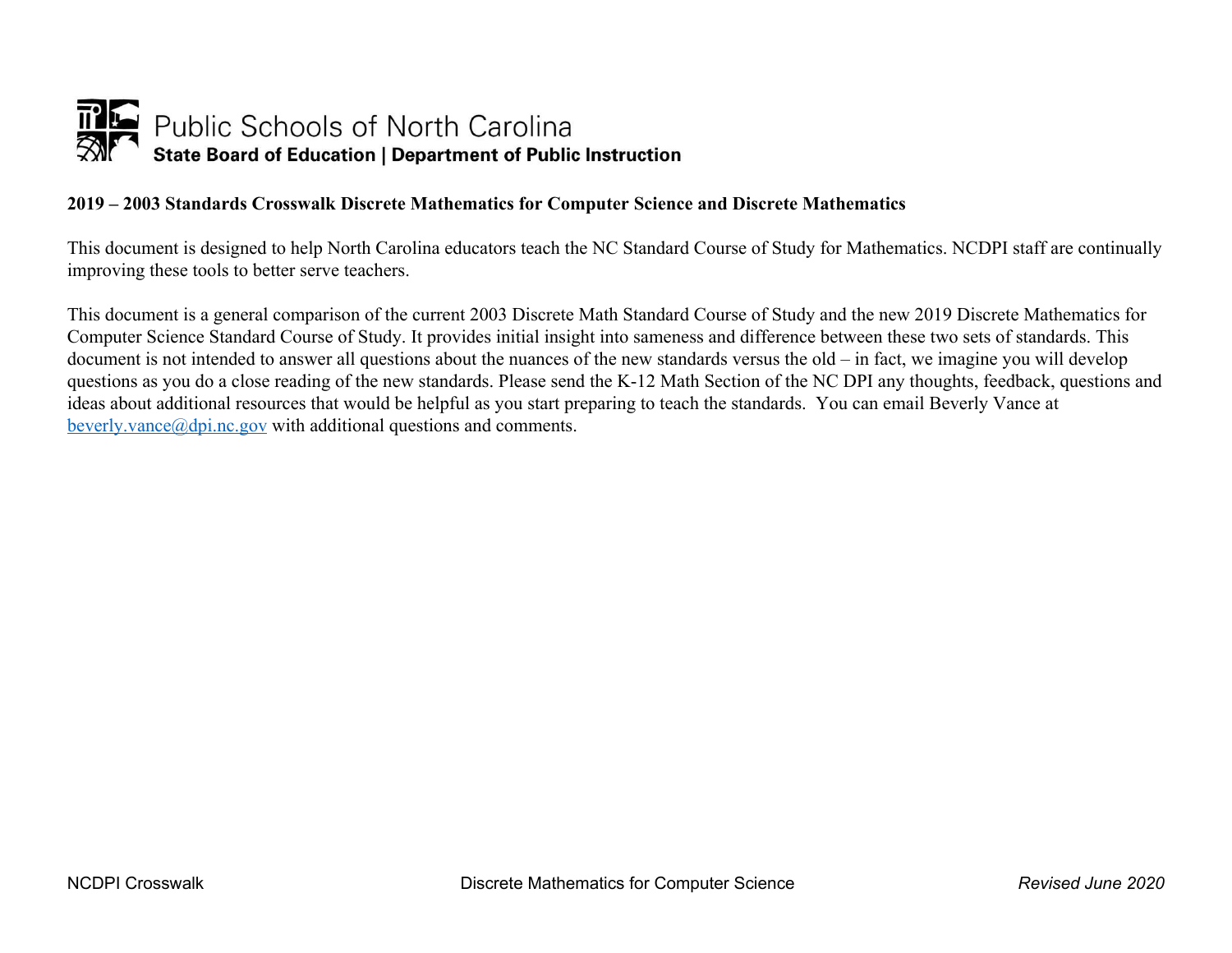| 2019 Discrete Mathematics for Computer Science<br><b>Standards</b>                                                       | <b>2003 Discrete Mathematics Standards</b>                                                                       |                       |
|--------------------------------------------------------------------------------------------------------------------------|------------------------------------------------------------------------------------------------------------------|-----------------------|
| <b>Strand</b>                                                                                                            |                                                                                                                  |                       |
| <b>Standard</b>                                                                                                          | <b>Competency Goal</b>                                                                                           | <b>Comments/Notes</b> |
| Objective                                                                                                                | Objective                                                                                                        |                       |
| <b>Number and Quantity</b>                                                                                               |                                                                                                                  |                       |
| DCS.N.1 Apply operations with matrices and vectors.                                                                      | COMPETENCY GOAL 1: The learner will use<br>matrices and graphs to model relationships and<br>solve problems.     |                       |
| DCS.N.1.1 Implement procedures of addition,<br>subtraction, multiplication, and scalar multiplication on<br>matrices.    | 1.01 Use matrices to model and solve problems.<br>b) Write and evaluate matrix expressions to<br>solve problems. |                       |
| DCS.N.1.2 Implement procedures of addition,<br>subtraction, and scalar multiplication on vectors.                        | 1.01 Use matrices to model and solve problems.<br>b) Write and evaluate matrix expressions to<br>solve problems. |                       |
| DCS.N.1.3 Implement procedures to find the inverse of a<br>matrix.                                                       | 1.01 Use matrices to model and solve problems.<br>b) Write and evaluate matrix expressions to<br>solve problems. |                       |
| DCS.N.2 Understand matrices to solve problems.                                                                           | COMPETENCY GOAL 1: The learner will use<br>matrices and graphs to model relationships and<br>solve problems.     |                       |
| DCS.N.2.1 Organize data into matrices to solve<br>problems.                                                              | 1.01 Use matrices to model and solve problems.<br>a) Display and interpret data.                                 |                       |
| DCS.N.2.2 Interpret solutions found using matrix<br>operations including Leslie Models and Markov Chains,<br>in context. | 1.01 Use matrices to model and solve problems.<br>a) Display and interpret data.                                 |                       |
| <b>DCS.N.2.3</b> Represent a system of equations as a matrix<br>equation.                                                |                                                                                                                  | New Content           |
| DCS.N.2.4 Use inverse matrices to solve a system of<br>equations with technology.                                        |                                                                                                                  | New Content           |
| DCS.N.3 Understand set theory to solve problems.                                                                         |                                                                                                                  | New Content           |
| DCS.N.3.1 Recognize sets, subsets, and proper subsets.                                                                   |                                                                                                                  | New Content           |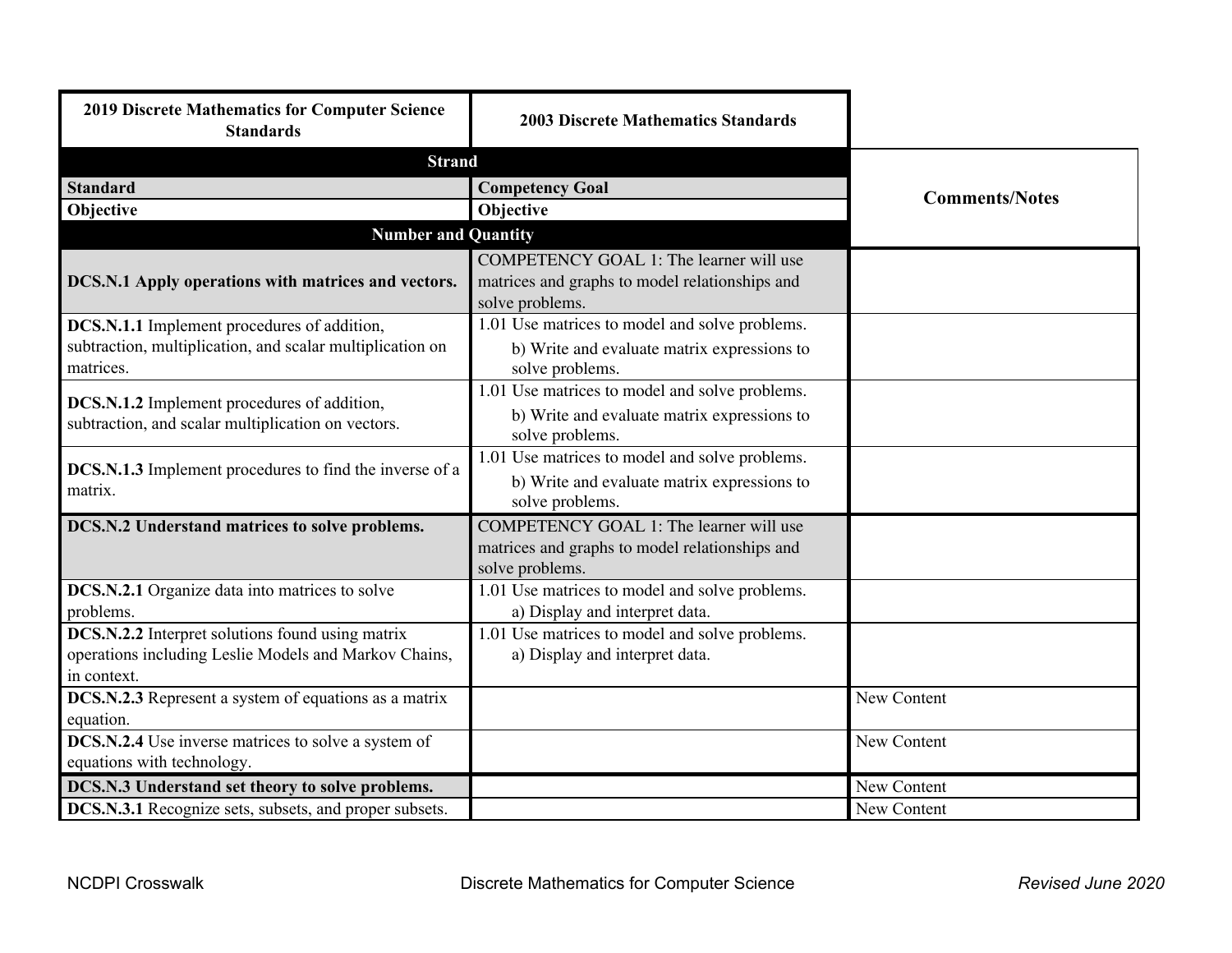| <b>DCS.N.3.2</b> Implement set operations to find unions,     | New Content |
|---------------------------------------------------------------|-------------|
| intersections, complements and set differences with           |             |
| multiple sets.                                                |             |
| <b>DCS.N.3.3</b> Represent properties and relationships among | New Content |
| sets using Venn diagrams.                                     |             |
| <b>DCS.N.3.4</b> Interpret Venn diagrams to solve problems.   | New Content |
| DCS.N. 4 Understand statements related to number              | New Content |
| theory and set theory.                                        |             |
| <b>DCS.N.4.1</b> Use the Euclidean Algorithm to determine     | New Content |
| greatest common factor and least common multiple.             |             |
| DCS.N.4.2 Use the Fundamental Theorem of Arithmetic           | New Content |
| to solve problems.                                            |             |
| <b>DCS.N.4.3</b> Conclude that sets are equal using the       | New Content |
| properties of set operations.                                 |             |
| DCS.N.4.4 Explain theorems related to greatest common         | New Content |
| factor, least common multiple, even numbers, odd              |             |
| numbers, prime numbers, and composite numbers.                |             |

| <b>2019 Discrete Mathematics for Computer Science</b><br><b>Standards</b>                                                       | <b>2003 Discrete Mathematics Standards</b>                                                                                                                                            |                       |
|---------------------------------------------------------------------------------------------------------------------------------|---------------------------------------------------------------------------------------------------------------------------------------------------------------------------------------|-----------------------|
| <b>Strand</b>                                                                                                                   |                                                                                                                                                                                       |                       |
| <b>Standard</b>                                                                                                                 | <b>Competency Goal</b>                                                                                                                                                                | <b>Comments/Notes</b> |
| Objective                                                                                                                       | Objective                                                                                                                                                                             |                       |
| <b>Functions</b>                                                                                                                |                                                                                                                                                                                       |                       |
| DCS.F.1 Apply recursively-defined relationships to<br>solve problems.                                                           | COMPETENCY GOAL 3: The learner will describe<br>and use recursively defined relationships to solve<br>problems.                                                                       |                       |
| <b>DCS.F.1.1</b> Implement procedures to find the <i>nth</i> term in<br>an arithmetic or geometric sequence using spreadsheets. | 3.01 Use recursion to model and solve problems.<br>d) Write explicit definitions using iterative<br>processes, including finite differences and<br>arithmetic and geometric formulas. |                       |
| DCS.F.1.2 Represent the sum of a sequence using sigma<br>notation.                                                              | 3.01 Use recursion to model and solve problems.<br>a) Find the sum of a finite sequence.                                                                                              |                       |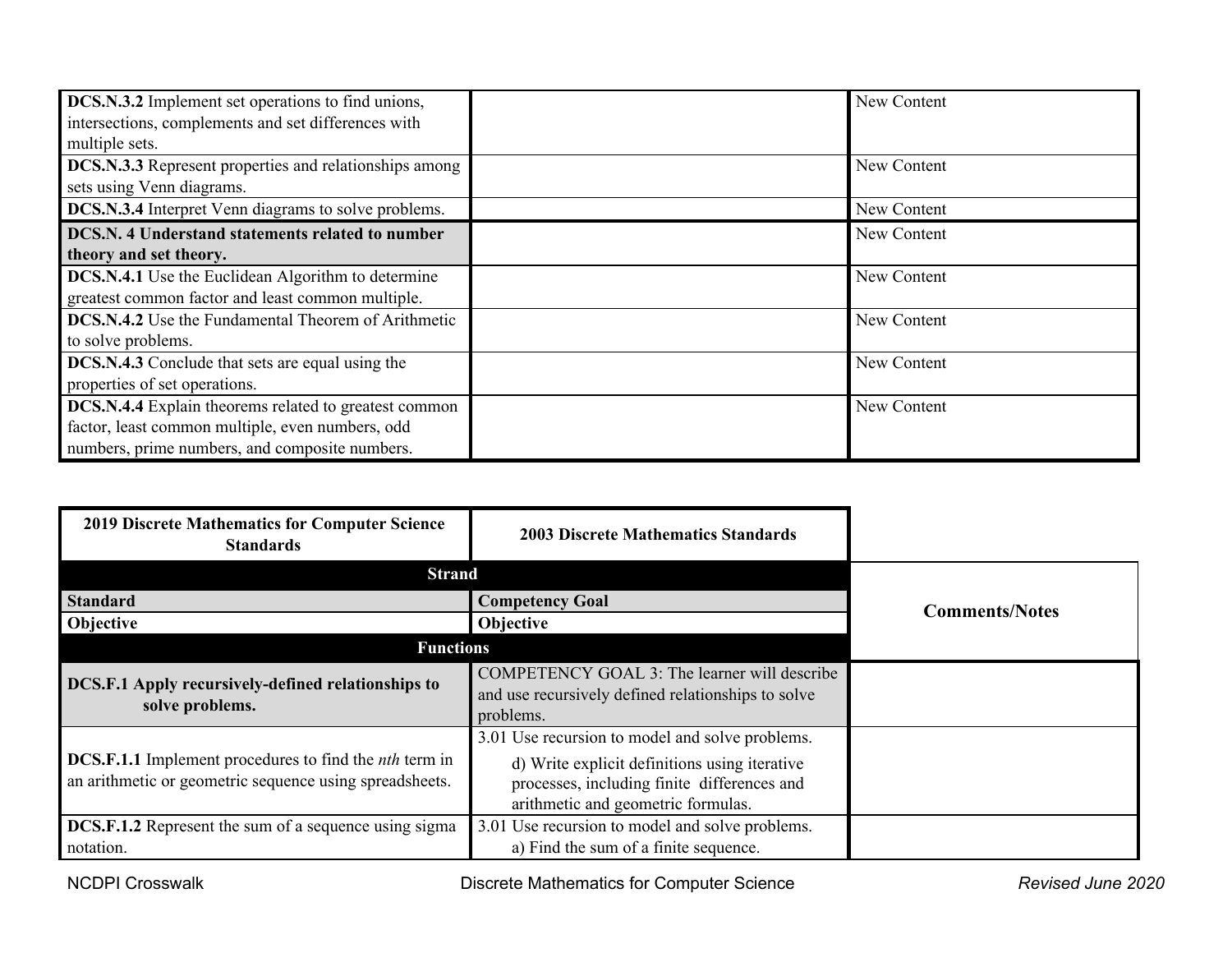|                                                                                                                                        | b) Find the sum of an infinite sequence.                                                                                                                     |             |
|----------------------------------------------------------------------------------------------------------------------------------------|--------------------------------------------------------------------------------------------------------------------------------------------------------------|-------------|
| <b>DCS.F.1.3</b> Implement procedures to find the sum of a                                                                             | 3.01 Use recursion to model and solve problems.                                                                                                              |             |
| finite sequence.                                                                                                                       | a) Find the sum of a finite sequence.                                                                                                                        |             |
| <b>DCS.F.1.4</b> Implement procedures to find the sum of an<br>infinite sequence and determine if the series converges or<br>diverges. | 3.01 Use recursion to model and solve problems.<br>b) Find the sum of an infinite sequence.<br>c) Determine whether a given series converges<br>or diverges. |             |
| <b>DCS.F.1.5</b> Interpret the solutions to arithmetic and                                                                             |                                                                                                                                                              | New Content |
| geometric sequences and series problems, in context.                                                                                   |                                                                                                                                                              |             |

| <b>2019 Discrete Mathematics for Computer Science</b><br><b>Standards</b>            | <b>2003 Discrete Mathematics Standards</b>                                                                 |                       |
|--------------------------------------------------------------------------------------|------------------------------------------------------------------------------------------------------------|-----------------------|
| <b>Strand</b>                                                                        |                                                                                                            |                       |
| <b>Standard</b>                                                                      | <b>Competency Goal</b>                                                                                     | <b>Comments/Notes</b> |
| Objective                                                                            | Objective                                                                                                  |                       |
| <b>Statistics and Probability</b>                                                    |                                                                                                            |                       |
| <b>DCS.SP.1 Apply combinatorics concepts to solve</b><br>problems.                   | COMPETENCY GOAL 2: The learner will analyze<br>data and apply probability concepts to solve<br>problems.   |                       |
| <b>DCS.SP.1.1</b> Implement the Fundamental Counting<br>Principle to solve problems. | 2.01 Describe data to solve problems.<br>a) Apply and compare methods of data<br>collection.               |                       |
| <b>DCS.SP.1.2</b> Implement procedures to calculate a<br>permutation or combination. | 2.01 Describe data to solve problems.<br>b) Apply statistical principles and methods in<br>sample surveys. |                       |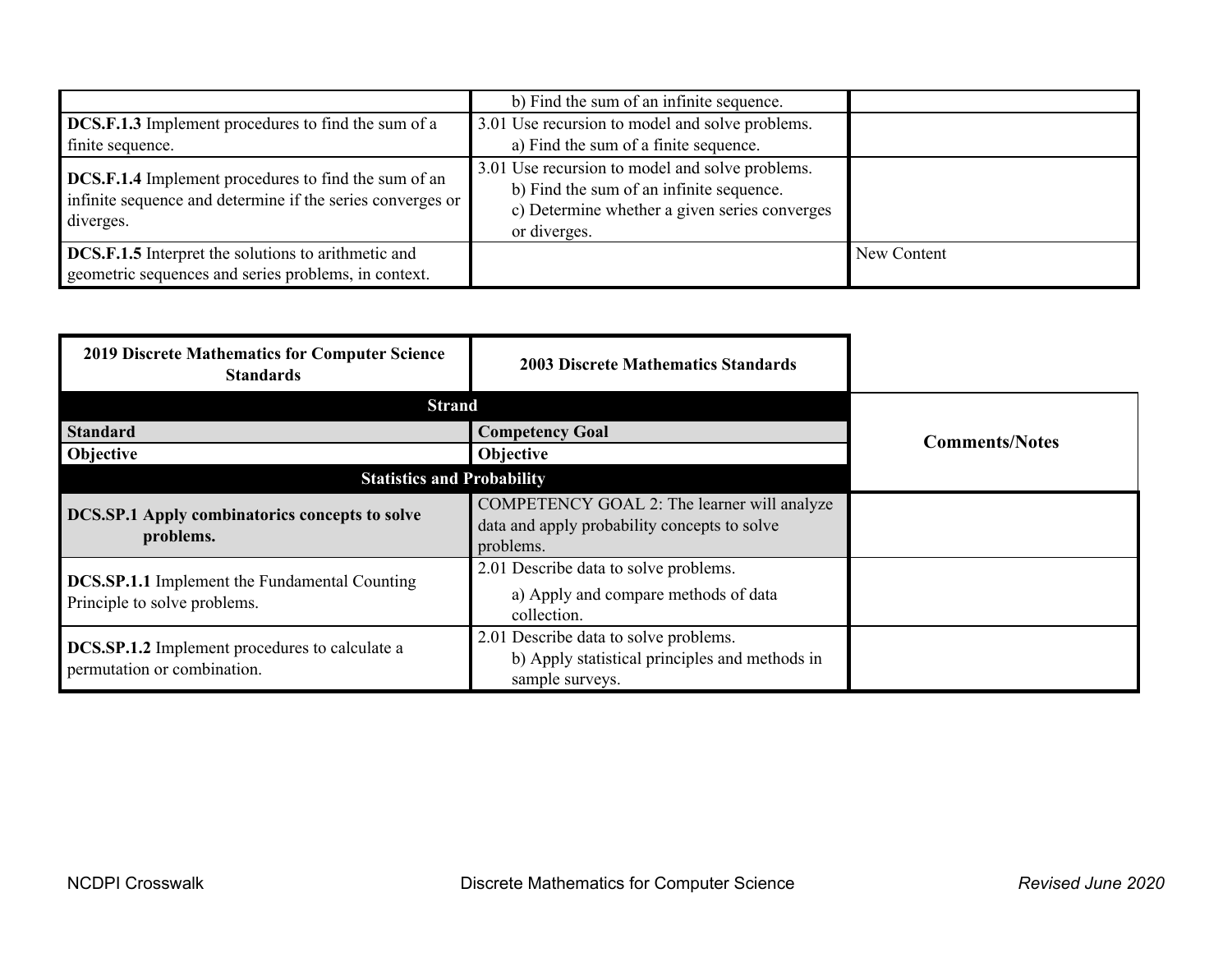| <b>2019 Discrete Mathematics for Computer Science</b><br><b>Standards</b>                                                                                                   | <b>2003 Discrete Mathematics Standards</b>                                                                   |                       |
|-----------------------------------------------------------------------------------------------------------------------------------------------------------------------------|--------------------------------------------------------------------------------------------------------------|-----------------------|
| <b>Strand</b>                                                                                                                                                               |                                                                                                              |                       |
| <b>Standard</b>                                                                                                                                                             | <b>Competency Goal</b>                                                                                       | <b>Comments/Notes</b> |
| Objective                                                                                                                                                                   | Objective                                                                                                    |                       |
| <b>Graph Theory</b>                                                                                                                                                         |                                                                                                              |                       |
| <b>DCS.GT.1 Apply combinatorics concepts to solve</b><br>problems.                                                                                                          | COMPETENCY GOAL 1: The learner will use<br>matrices and graphs to model relationships and<br>solve problems. |                       |
| <b>DCS.GT.1.1</b> Represent real world situations using a<br>vertex-edge graph, adjacency matrix, and vertex-edge<br>table.                                                 | 1.02 Use graph theory to model relationships and<br>solve problems.                                          |                       |
| DCS.GT.1.2 Test graphs and digraphs for Euler paths,<br>Euler circuits, Hamiltonian paths, or Hamiltonian circuits                                                          | 1.02 Use graph theory to model relationships and<br>solve problems.                                          |                       |
| <b>DCS.GT.1.3</b> Interpret a complete digraph to determine<br>rank.                                                                                                        | 1.02 Use graph theory to model relationships and<br>solve problems.                                          |                       |
| DCS.GT.2 Apply graph theory to solve problems.                                                                                                                              | COMPETENCY GOAL 1: The learner will use<br>matrices and graphs to model relationships and<br>solve problems. |                       |
| DCS.GT.2.1 Implement critical path analysis algorithms<br>to determine the minimum project time.                                                                            | 1.02 Use graph theory to model relationships and<br>solve problems.                                          |                       |
| DCS.GT.2.2 Implement the brute force method, the<br>nearest-neighbor algorithm, and the cheapest-link<br>algorithm to find solutions to a Traveling Salesperson<br>Problem. | 1.02 Use graph theory to model relationships and<br>solve problems.                                          |                       |
| DCS.GT.2.3 Implement vertex-coloring techniques to<br>solve problems.                                                                                                       | 1.02 Use graph theory to model relationships and<br>solve problems.                                          |                       |
| <b>DCS.GT.2.4</b> Implement Kruskal and Prim's algorithms<br>to determine the weight of the minimum spanning tree of<br>a connected graph.                                  | 1.02 Use graph theory to model relationships and<br>solve problems.                                          |                       |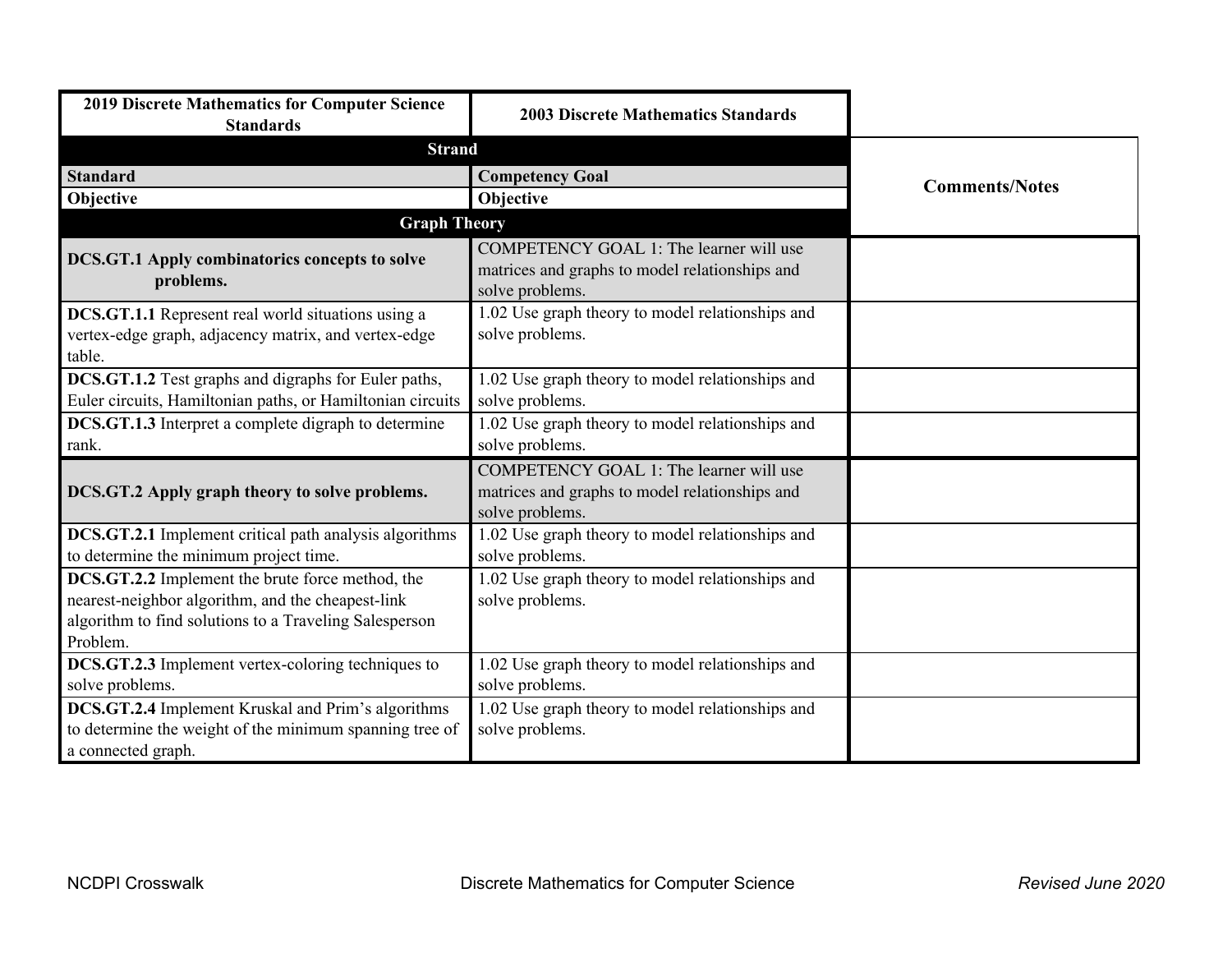| <b>2019 Discrete Mathematics for Computer Science</b><br><b>Standards</b>                                                                         | <b>2003 Discrete Mathematics Standards</b> |                       |
|---------------------------------------------------------------------------------------------------------------------------------------------------|--------------------------------------------|-----------------------|
| <b>Strand</b>                                                                                                                                     |                                            |                       |
| <b>Standard</b>                                                                                                                                   | <b>Competency Goal</b>                     | <b>Comments/Notes</b> |
| Objective                                                                                                                                         | <b>Objective</b>                           |                       |
| Logic                                                                                                                                             |                                            |                       |
| DCS.L.1 Evaluate mathematical logic to model and<br>solve problems.                                                                               |                                            | New Content           |
| <b>DCS.L.1.1</b> Construct truth tables that encode the truth<br>and falsity of two or more statements.                                           |                                            | New Content           |
| <b>DCS.L.1.2</b> Critique logic arguments (e.g., determine if a<br>statement is valid or whether an argument is a tautology<br>or contradiction). |                                            | New Content           |
| <b>DCS.L.1.3</b> Check 1s and 0s to determine whether a<br>statement is true or false using Boolean logic circuits.                               |                                            | New Content           |
| DCS.L.1.4 Judge whether two statements are logically<br>equivalent using truth tables.                                                            |                                            | New Content           |

|                 | <b>2003 Discrete Mathematics Standards</b>   |                        |
|-----------------|----------------------------------------------|------------------------|
|                 | <b>Removed 2003 Content</b>                  |                        |
| <b>Standard</b> | <b>Competency Goal</b>                       | <b>Comments/Notes</b>  |
| Objective       | Objective                                    |                        |
|                 |                                              |                        |
|                 | COMPETENCY GOAL 2: The learner will analyze  |                        |
|                 | data and apply probability concepts to solve |                        |
|                 | problems.                                    |                        |
|                 | 2.01 Describe data to solve problems.        | <b>Removed Content</b> |
|                 |                                              |                        |
|                 |                                              |                        |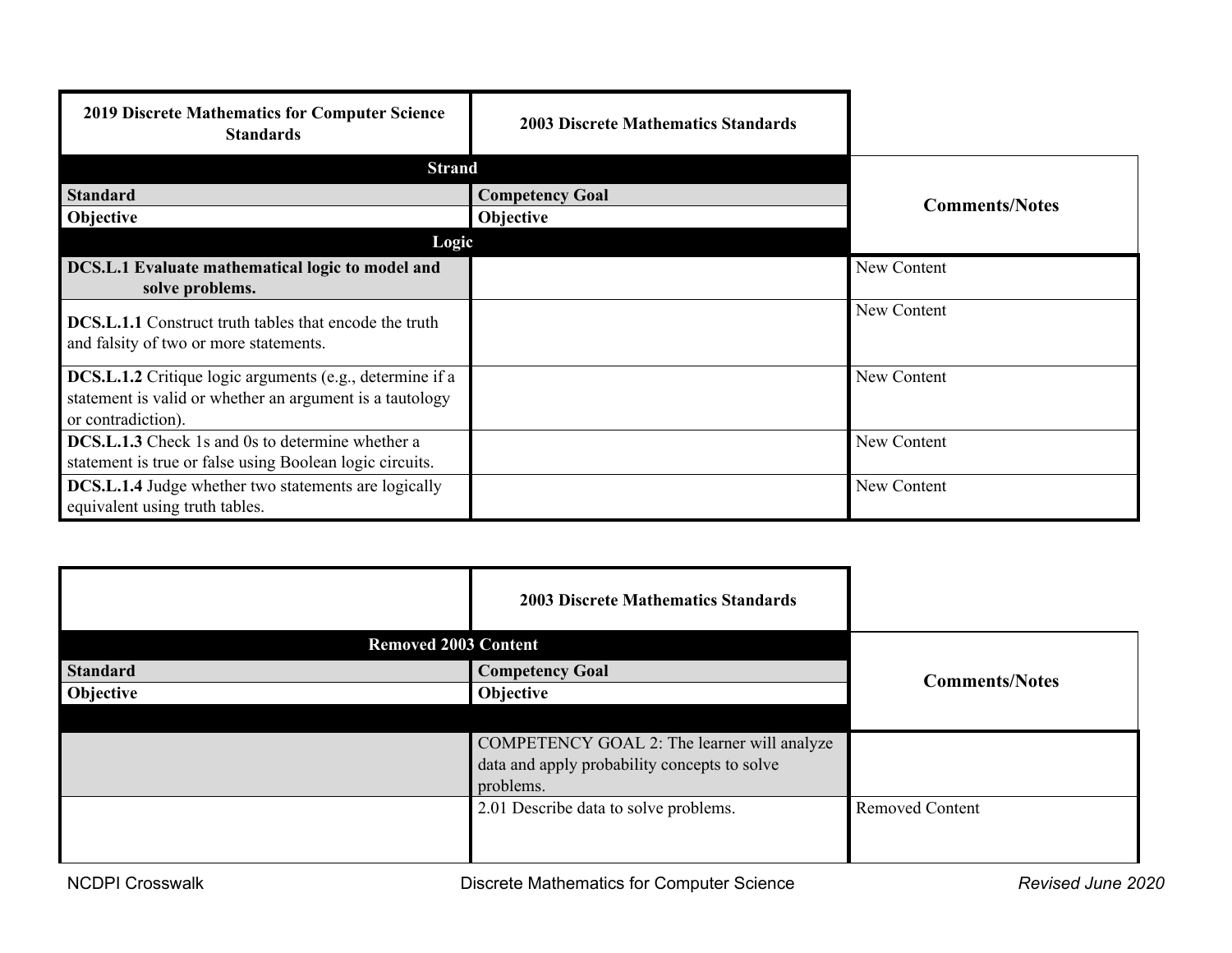| a) Apply and compare methods of data<br>collection.                                                 |                        |
|-----------------------------------------------------------------------------------------------------|------------------------|
| b) Apply statistical principles and methods in<br>sample surveys.                                   |                        |
| c) Determine measures of central tendency and<br>spread.                                            |                        |
| d) Recognize, define, and use the normal<br>distribution curve.                                     |                        |
| e) Interpret graphical displays of data.<br>f) Compare distributions of data.                       |                        |
| 2.02 Use theoretical and experimental probability to<br>model and solve problems.                   | <b>Removed Content</b> |
| c) Create and use simulations for probability<br>models.                                            |                        |
| d) Find expected values and determine fairness.<br>e) Identify and use discrete random variables to |                        |
| solve problems.                                                                                     |                        |
| f) Apply the Binomial Theorem.                                                                      |                        |
| 2.03 Model and solve problems involving fair<br>outcomes:                                           | <b>Removed Content</b> |
| a) Apportionment.                                                                                   |                        |
| b) Election Theory.                                                                                 |                        |
| c) Voting Power.                                                                                    |                        |
| d) Fair Division.                                                                                   |                        |
| COMPETENCY GOAL 3: The learner will describe                                                        |                        |
| and use recursively defined relationships to solve                                                  |                        |
| problems.                                                                                           |                        |
| 3.01 Use recursion to model and solve problems.                                                     | <b>Removed Content</b> |